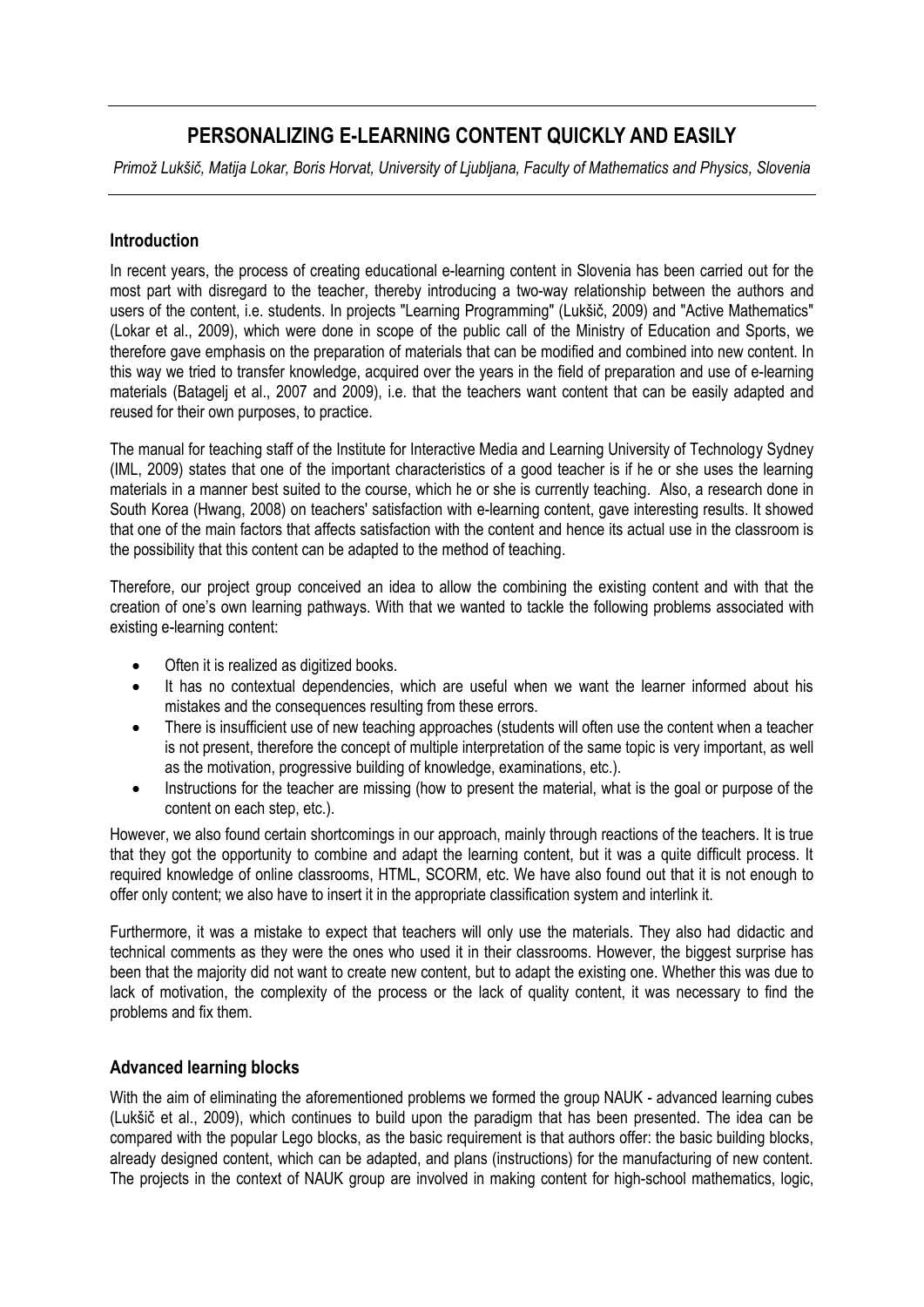physics (primary and secondary schools), and computer science (all levels). This promises a greater range of users but also gives us a greater responsibility.

It was therefore necessary to provide possible scenarios of use and then address the construction and upgrading of the content. When preparing the content, it is important to take into account its entire life cycle. This includes the process of creation, use and alteration of the material. The whole process of managing e-materials is well described in van Assche and Vuorikari, 2006, from where Figure 1 is taken.



Figure 1 The life cycle of an e-learning content.

The lack of tools that are easy to use, while enabling the functionality we need for quality education, and technical knowledge that is necessary for the implementation of electronic-based education, are the main obstacles today in Slovenia that make the wider use of e-learning in the school environment as well as outside impossible.

## **Tools for content creation**

The selection of correct technologies and tools, and the establishment of a functioning environment for producing e-learning content are essential to ensure basic support and the popularization of e-learning. Of course this is not a task for the teacher. Creating an environment that will offer quality e-learning and related services is the goal of the project e-Sigma, where we intend to offer technological support to created materials in the context of projects NAUK.

The main component of the proposed services is the repository of materials, which, unlike the multitude of existing systems, is not only intended for archiving content, but offers the possibility of combining existing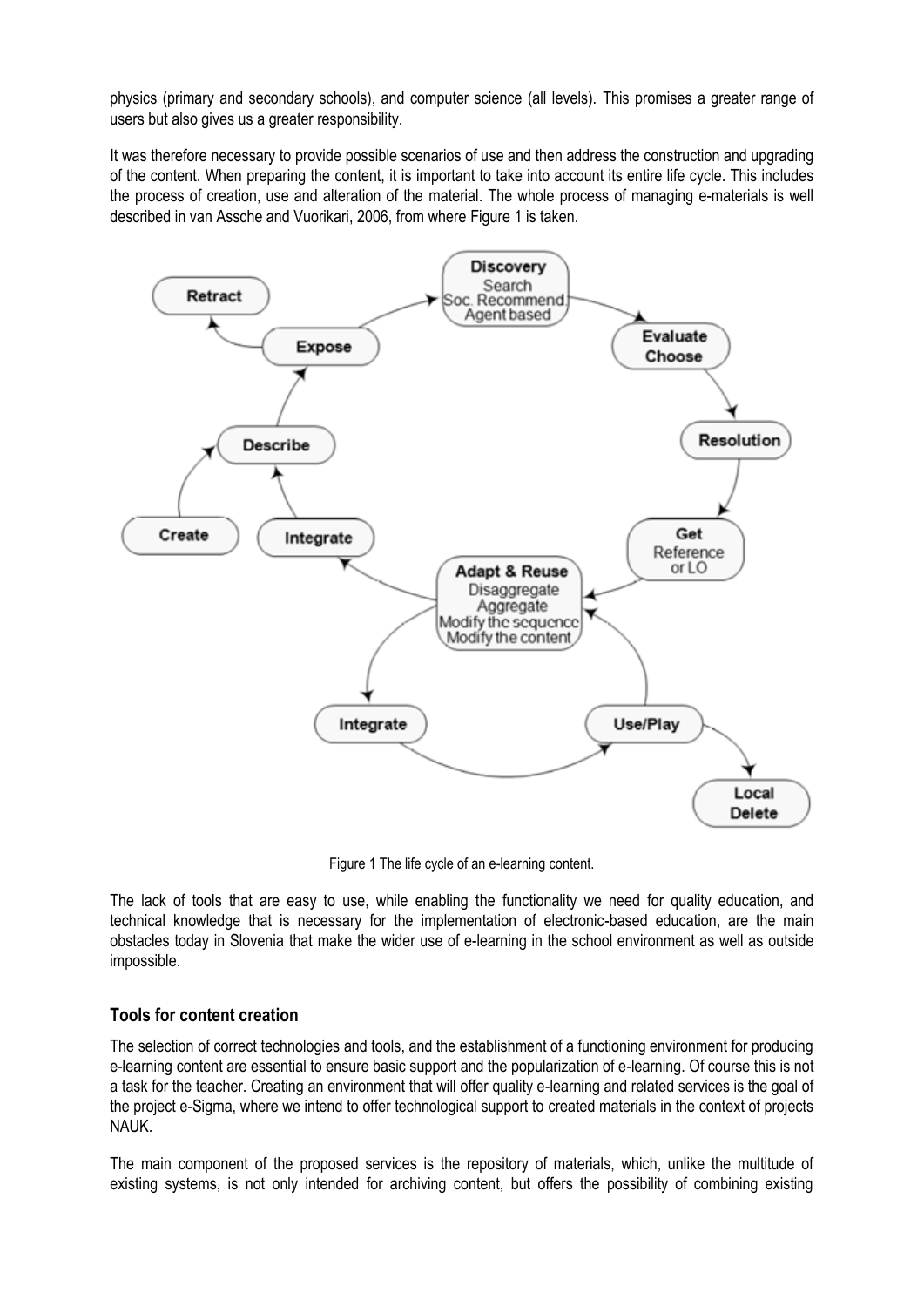materials into new learning units. Sustainability and reusability of materials in light of new technologies is the main advantage to the existing monolithic e-content we currently meet all over the web.

What follows are just the main scenarios that we envisaged when using the mentioned repository:

- A teacher needs a learning path, i.e. a complete learning course for teaching specific topics in the curriculum.
- A teacher that uses an online classroom would like to create an assessment.
- A teacher wants to prepare homework with the same content but with different data for all students.
- A teacher would like to use an already prepared assessment.
- A teacher would like to contribute his or her own content into the repository.
- A teacher has an idea for new teaching materials.

Since we wanted to simplify writing and adding of interactive elements, we decided to use a similar syntax used by the wiki environments, e.g. by Wikipedia. Of course, our syntax contains additional tags, thereby enabling the addition of various multimedia elements, links between learning materials, responses to user input, etc. Example of the syntax is shown in Figure 2. In the continuation of the project we intend to offer a graphical editor to replace the writing of tags.

| data                        | fwiki<br>references<br>history<br>permissions<br><b>resources</b>                                                                                                                                                               |  |  |  |  |  |
|-----------------------------|---------------------------------------------------------------------------------------------------------------------------------------------------------------------------------------------------------------------------------|--|--|--|--|--|
|                             | Material source                                                                                                                                                                                                                 |  |  |  |  |  |
|                             | Gmiddle<br>Kvadratna funkcija \$f\colon \mathbb{R}\rightarrow \mathbb{R}\$ je<br>definirana s predpisom $$f(x) = ax^2 + bx + c$$ .                                                                                              |  |  |  |  |  |
|                             | Realna števila \$a,b\$ in \$c\$ imenujemo koeficienti. Število \$a\$, ki ni<br>enako 0, imenujemo vodilni koeficient, število \$c\$ pa konstantni člen.<br>Grafu kvadratne funkcije pravimo parabola.                           |  |  |  |  |  |
|                             | [[geogebra: kvadratna funkcija.ggb,<br>width=560.<br>height=380 labela<br>11                                                                                                                                                    |  |  |  |  |  |
|                             | =* @close Koeficient alkoef a *=<br>Če sta \$b\$ in \$c\$ enaka nič, lahko funkcijo \$f(x)\$ zapišemo kot<br>\$f(x)=ax^2\$. Tedaj leži za \$a<0\$ graf funkcije \$f(x)\$ pod abscisno<br>osjo, za \$a>0\$ pa nad abscisno osjo. |  |  |  |  |  |
|                             | =* @close Koeficient c koef c *=                                                                                                                                                                                                |  |  |  |  |  |
| parse fwiki and create html |                                                                                                                                                                                                                                 |  |  |  |  |  |
|                             |                                                                                                                                                                                                                                 |  |  |  |  |  |

Figure 2 Example for the writing of the content, which is similar to the wiki syntax.

The teacher will be able to take content from the repository, amending or supplementing it, and immediately post it on the portal or export and use it in their own online classroom. This will remove the requirement for technical knowledge, which is usually necessary to change the materials in the form of SCORM. Thus, the teacher will no longer be obliged to follow only the ideas of the original authors of the content, but will be able to accommodate the content to his or her needs. He is she will be able to:

- take a few questions from existing quizzes, then put them together to built a new quiz,
- take an already built a learning unit, remove or replace a certain section, change the order of two chapters, etc.,
- correct an animation or add his or her own example,
- build a test from a database of questions, where the selection of the next question will depend on the correctness of the answer to the previous question,
- add leaps in a learning pathway and thereby build a non-linear structure,
- add feedback depending on the correctness of the answer to a question, etc.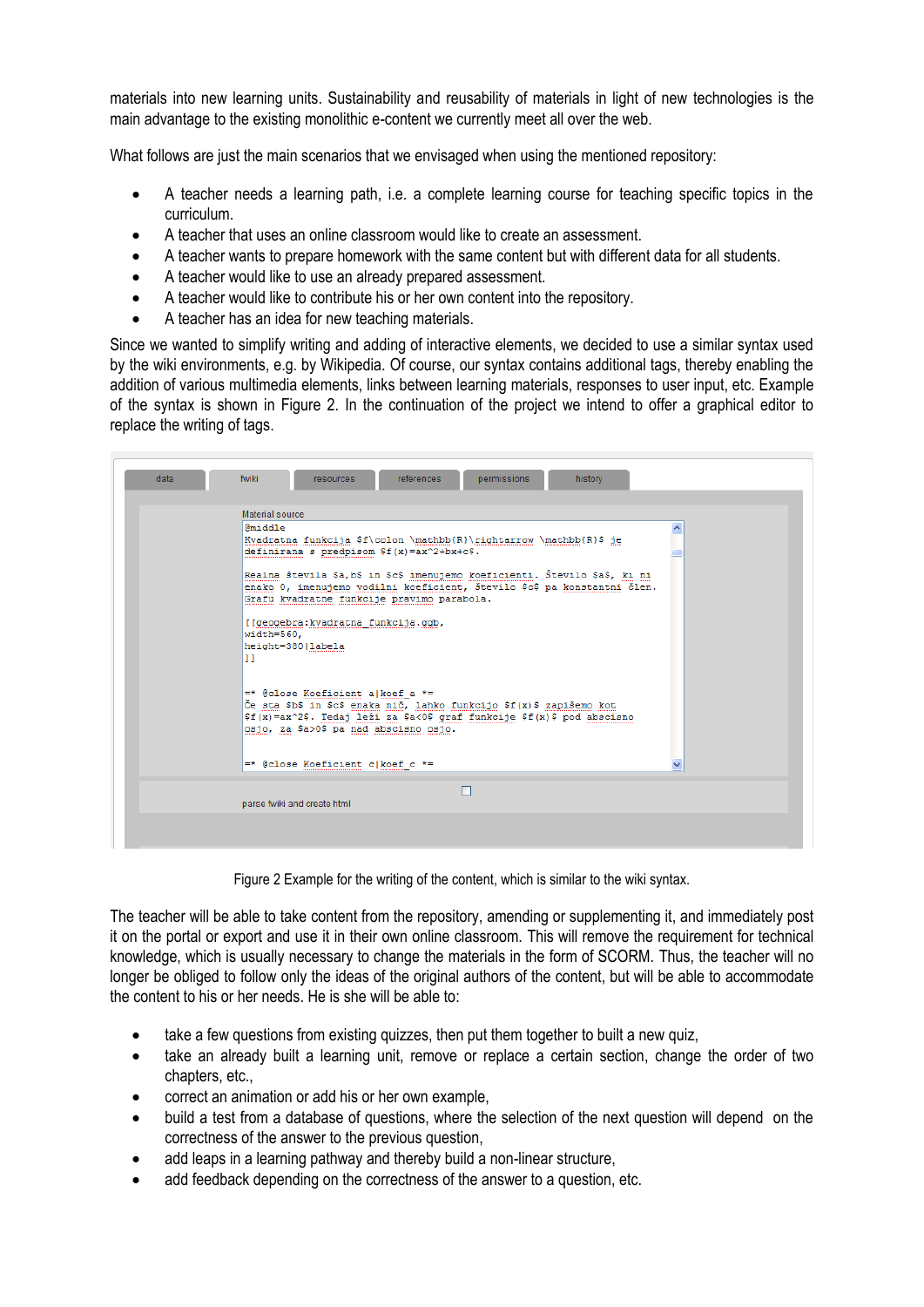In addition to these possibilities there exists a system that determines differences between documents, leading to version control of the stored content. So, in the case of an error, we can simply select the older version and continue working. It is also possible to allow colleagues to work on your own material. Furthermore, any material is equipped with metadata, which enables us to classify the materials with regard to the curriculum. Often overlooked feature needed by repositories are good search engines. This does not mean only search by title and content, but also by type of materials, their purpose, scope, popularity, etc. This is precisely the problem of the current Slovenian educational network - SIO (Čač et al., 2007), which is being filled with an increasing amount of material but has problems when searching for specific content due to the lack of correct classification. We are therefore forced to review a great deal of content on the same subject to see that some consists only of a single pdf document, others are learning paths, the third kind links to other places on the Internet, etc.

Authors are already making materials in e-Sigma repository in the context of the projects NAUK. Although we are adding new functionalities, the form of the content is largely fixed, which means that teachers do not have to worry about the appearance, but only about their content and its place within the learning path. Example of an exercise can be seen in Figure 3 and is generated automatically when the teacher enters the type of items that he or she wishes to have, e.g. some text, matching question type, hint button with text for the hint and the jump button.

### Naloge iz logike

#### Športniki

Andrej, Boris in Janez so športniki, vsak se ukvarja z natanko enim od treh športov (vendar ne nujno v tem vrstnem redu): nogometom, atletiko in košarko. Vemo še:

- 1. Če je Janez atlet, potem je Boris košarkar.
- 2. Če je Janez košarkar, potem je Boris nogometaš.
- 3. Če Boris ni atlet, potem je Andrej košarkar.
- 4. Če je Andrej nogometaš, potem je Janez košarkar.

|  |  |  |  |  | S katerim športom se kdo ukvarja? |
|--|--|--|--|--|-----------------------------------|
|--|--|--|--|--|-----------------------------------|

| Andrej       | košarka  |
|--------------|----------|
| <b>Boris</b> | atletika |
| Janez        | nogomet  |



Potrebuiete namig? Namig Želite preskočiti to nalogo? **Naprej** 

Figure 3 An exercise from logic built automatically by the e-Sigma system.

## **Further work**

Informal interviews with many teachers as well as the first reaction of users have shown that this is a good approach and will allow higher quality of teaching. We determined that it is wise to invest further efforts in this concept. Therefore, we intend to build a Web community where it will be possible to give opinions and comments on existing materials. We also discovered that the teachers also wish to publish their materials, and many of them have ideas but lack the time or knowledge to realize them.

Since good ICT solutions in the field of education spread quickly (Beyond Textbooks, 2009), we hope on the success of the presented solutions, but also are aware that further development in this area relies heavily on the end-users, i.e. the students.

#### **References**

- 1. van ASSCHE, F.; VUORIKARI, R. (2006). *A Framework for Quality of Learning Resources* In Handbook on Quality and Standardisation in E-Learning, Springer. Editors: Ehlers, U. & Pawlowski, J.M., Berlin: Springer (pp. 443-456)
- 2. BATAGELJ, V.; KAVKLER, I.; LOKAR, M. (2007). *Project CALIBRATE - calibrating elearning in schools* In Organizacija (Kranj), 40(6) (pp. 279-287)